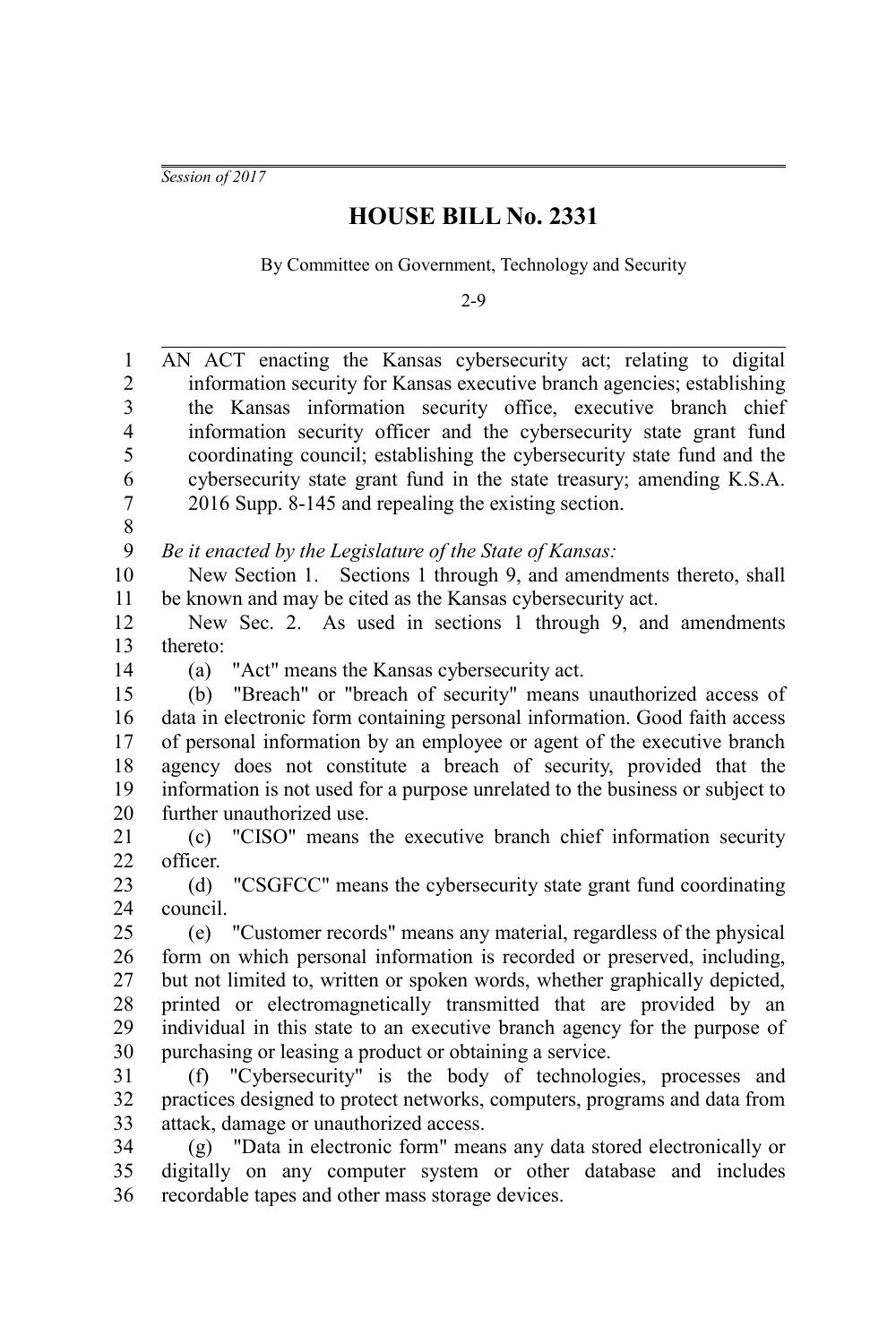(h) ''Department'' means the Kansas department of revenue.

(i) "Executive branch agency" means any agency in the executive branch of the state of Kansas, but shall not include elected office agencies or regents' institutions.  $\mathcal{L}$ 3 4

(j) "Local governmental entity" means any department, division, bureau, commission, regional planning agency, board, district, authority, agency or other instrumentality of this state that acquires, maintains, stores or uses data in electronic form containing personal information. 5 6 7 8

(h) (1) "Personal information" means either of the following:

(A) An individual's first name or first initial and last name, in combination with at least one of the following data elements for that individual: 10 11 12

13

29

9

1

(i) Social security number;

(ii) drivers' license or identification card number, passport number, military identification number or other similar number issued on a government document used to verify identity; 14 15 16

(iii) financial account number or credit or debit card number, in combination with any security code, access code or password that is necessary to permit access to an individual's financial account; 17 18 19

(iv) any information regarding an individual's medical history, mental or physical condition or medical treatment or diagnosis by a health care professional; or 20 21 22

(v) an individual's health insurance policy number or subscriber identification number and any unique identifier used by a health insurer to identify the individual; or 23 24 25

(B) a user name or e-mail address, in combination with a password or security question and answer that would permit access to an online account. 26 27 28

(2) Personal information shall not include information:

(A) About an individual that has been made publicly available by a federal, state or local governmental entity; or 30 31

(B) that is encrypted, secured or modified by any other method or technology that removes elements that personally identify an individual or that otherwise renders the information unusable. 32 33 34

New Sec. 3. (a) There is hereby established within and as a part of the office of information technology services the position of executive branch chief information security officer. The CISO shall be in the unclassified service under the Kansas civil service act, shall be appointed by the governor and shall receive compensation in an amount fixed by the governor. 35 36 37 38 39 40

(b) The CISO shall: 41

(1) Report to the executive chief information technology officer; 42

(2) serve as the state's CISO; 43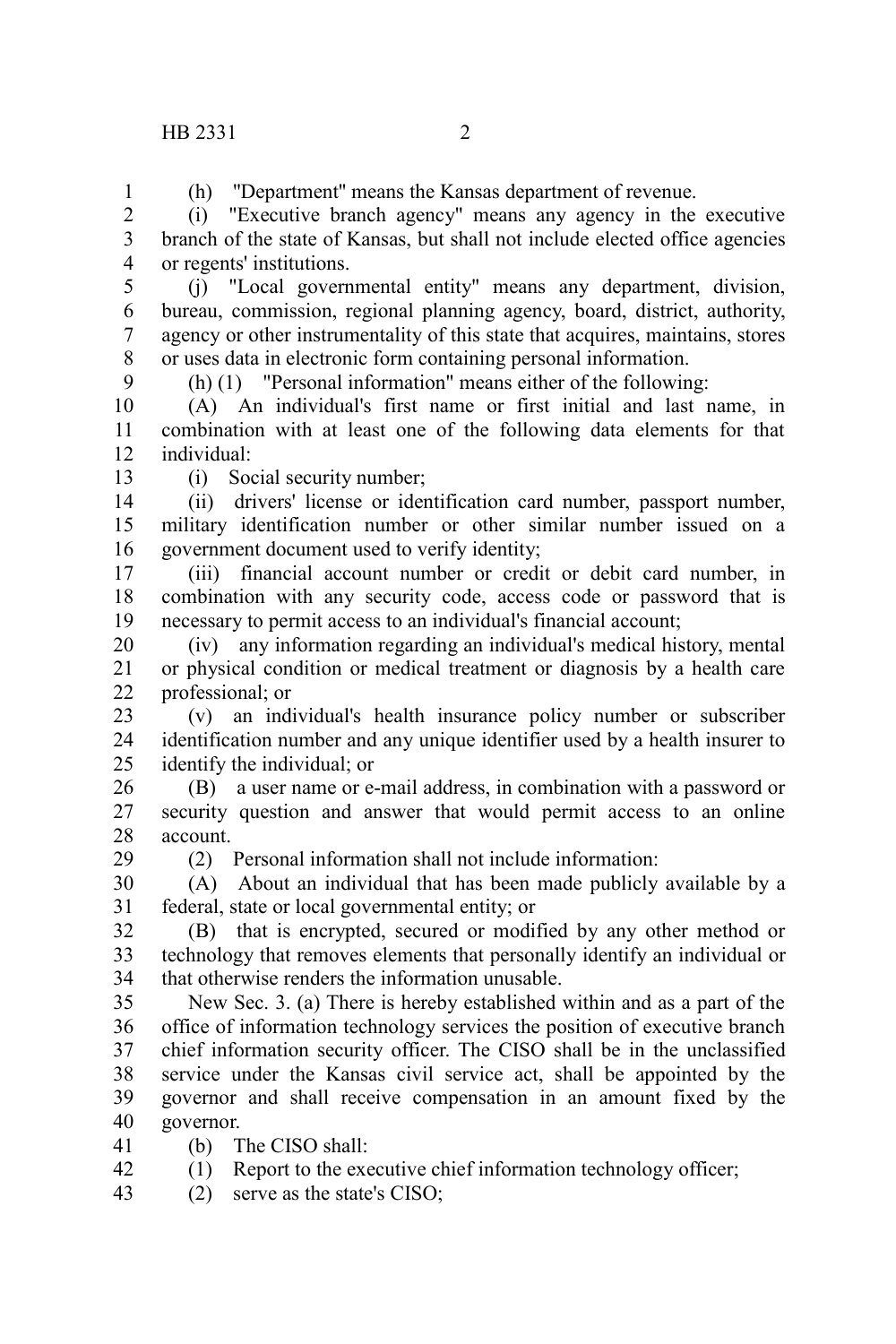(3) serve as the executive branch chief cybersecurity strategist and authority on policies, compliance, procedures, guidance and technologies impacting executive branch agency cybersecurity programs; 1 2 3

(4) ensure cybersecurity training programs are provided for executive branch agencies; 4 5

(5) ensure compliance with local policy and applicable regulatory authority for background investigations of personnel resources assigned in support of executive branch agencies; 6 7 8

(6) ensure compliance with cybersecurity policies established by the Kansas information technology executive council pursuant to K.S.A. 2016 Supp. 75-7203, and amendments thereto, as well as applicable federal standards for resources assigned or provided; 9 10 11 12

(7) ensure any executive branch agency is provided an opportunity to discuss cultural fit and qualifications of assigned security resources; 13 14

(8) ensure Kansas information security office personnel resources assigned to executive branch agencies are protected from retribution for reporting violations; 15 16 17

(9) coordinate cybersecurity efforts between executive branch agencies, state information resources and local governmental entities; 18 19

(10) have authority to:

20

(A) Oversee executive branch agency cybersecurity plans for information technology projects; 21 22

(B) halt executive branch agency information technology projects or information systems that are not compliant with approved cybersecurity plans; 23 24 25

(C) conduct ad hoc security assessments of executive branch agency information systems and internal information technology operating environments; 26 27 28

(D) suspend public access to executive branch agency information resources where compromise of restricted use information or computer resources has occurred or is likely to occur as the result of an identified high risk vulnerability or threat; 29 30 31 32

(E) disburse state cybersecurity funds and cybersecurity state grant funds; and 33 34

(F) hire, promote, suspend, demote, discipline and dismiss all executive branch cybersecurity positions; and 35 36

(11) perform such other functions and duties as provided by law and as directed by the executive chief information technology officer or the governor. 37 38 39

New Sec. 4. (a) There is hereby established within and as a part of the office of information technology services the Kansas information security office. The Kansas information security office shall be administered by the CISO and be staffed appropriately to effect the provisions of the Kansas 40 41 42 43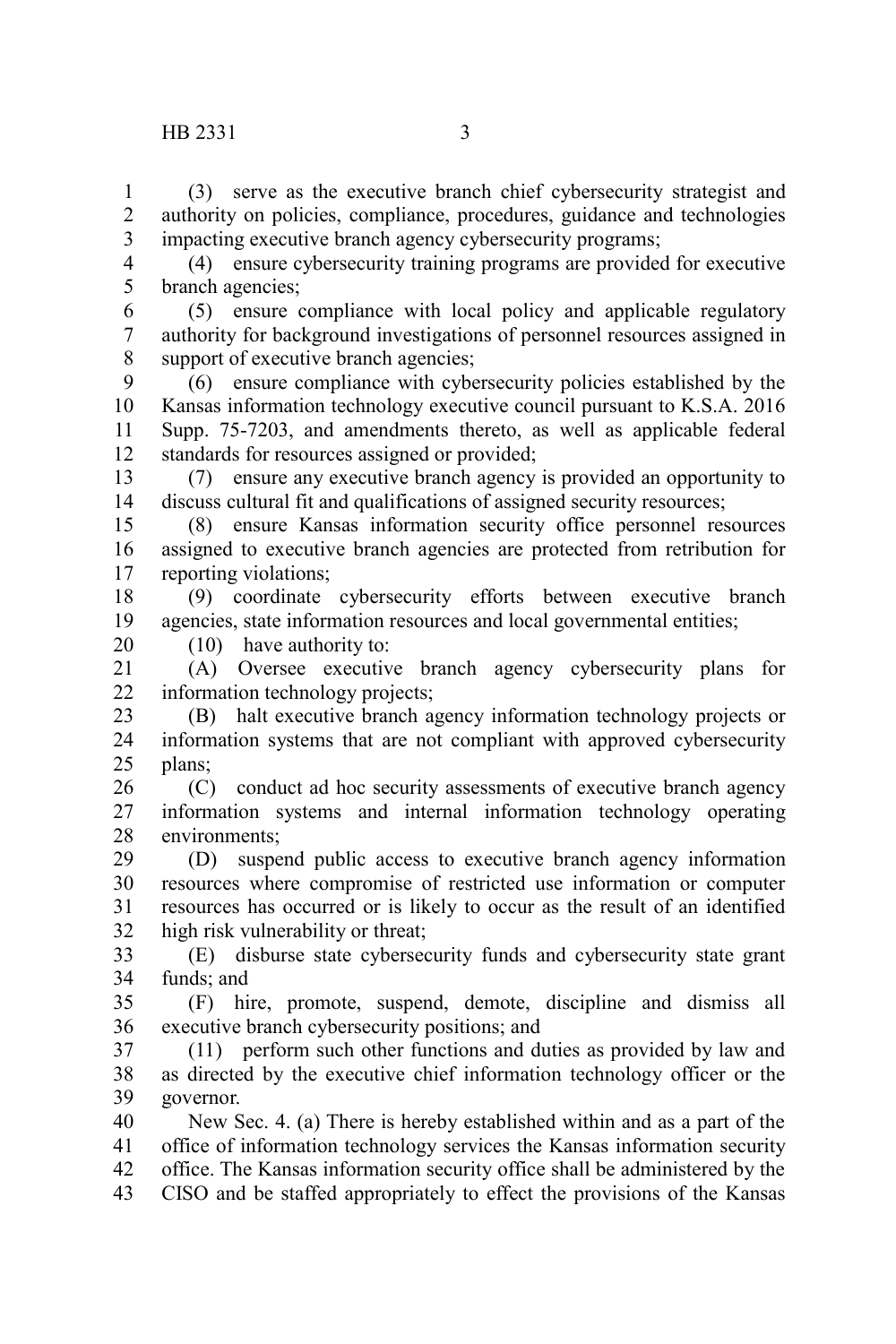cybersecurity act. 1

(b) For the purpose of preparing the governor's budget report and related legislative measures submitted to the legislature, the Kansas information security office, established in this section, shall be considered a separate state agency and shall be titled for such purpose as the "Kansas information security office." The budget estimates and requests of such office shall be presented as from a state agency separate from the department of administration, and such separation shall be maintained in the budget documents and reports prepared by the director of the budget and the governor, or either of them, including all related legislative reports and measures submitted to the legislature. 2 3 4 5 6 7 8 9 10 11

(c) Under direction of the CISO, the Kansas information security office shall perform the following functions for executive branch agencies, unless otherwise stated: 12 13 14

15

(1) Administer the Kansas cybersecurity act;

(2) assist in developing, implementing and monitoring strategic and comprehensive information security risk-management programs; 16 17

(3) facilitate information security governance, including the formation of an information security steering committee or advisory board; 18 19

(4) create and manage a unified and flexible control framework to integrate and normalize requirements resulting from global laws, standards and regulations; 20 21 22

(5) facilitate a metrics, logging and reporting framework to measure the efficiency and effectiveness of the state information security programs; 23 24

(6) provide strategic risk guidance for information technology projects, including the evaluation and recommendation of technical controls; 25 26 27

(7) ensure that security programs are in compliance with relevant laws, rules and regulations and policies; 28 29

(8) coordinate the use of external resources involved in information security programs, including, but not limited to, interviewing, negotiating contracts and fees and managing external resources; 30 31 32

(9) interact with related disciplines through committees to ensure the consistent application of policies and standards across all technology projects, systems and services, including, but not limited to, privacy, risk management, compliance and business continuity management; 33 34 35 36

(10) liaise with external agencies, such as law enforcement and other advisory bodies as necessary, to ensure a strong security posture; 37 38

(11) assist in the development of effective disaster recovery policies and standards; 39 40

(12) assist in the development of implementation plans and procedures to ensure that business-critical services are recovered in a cybersecurity event; 41 42 43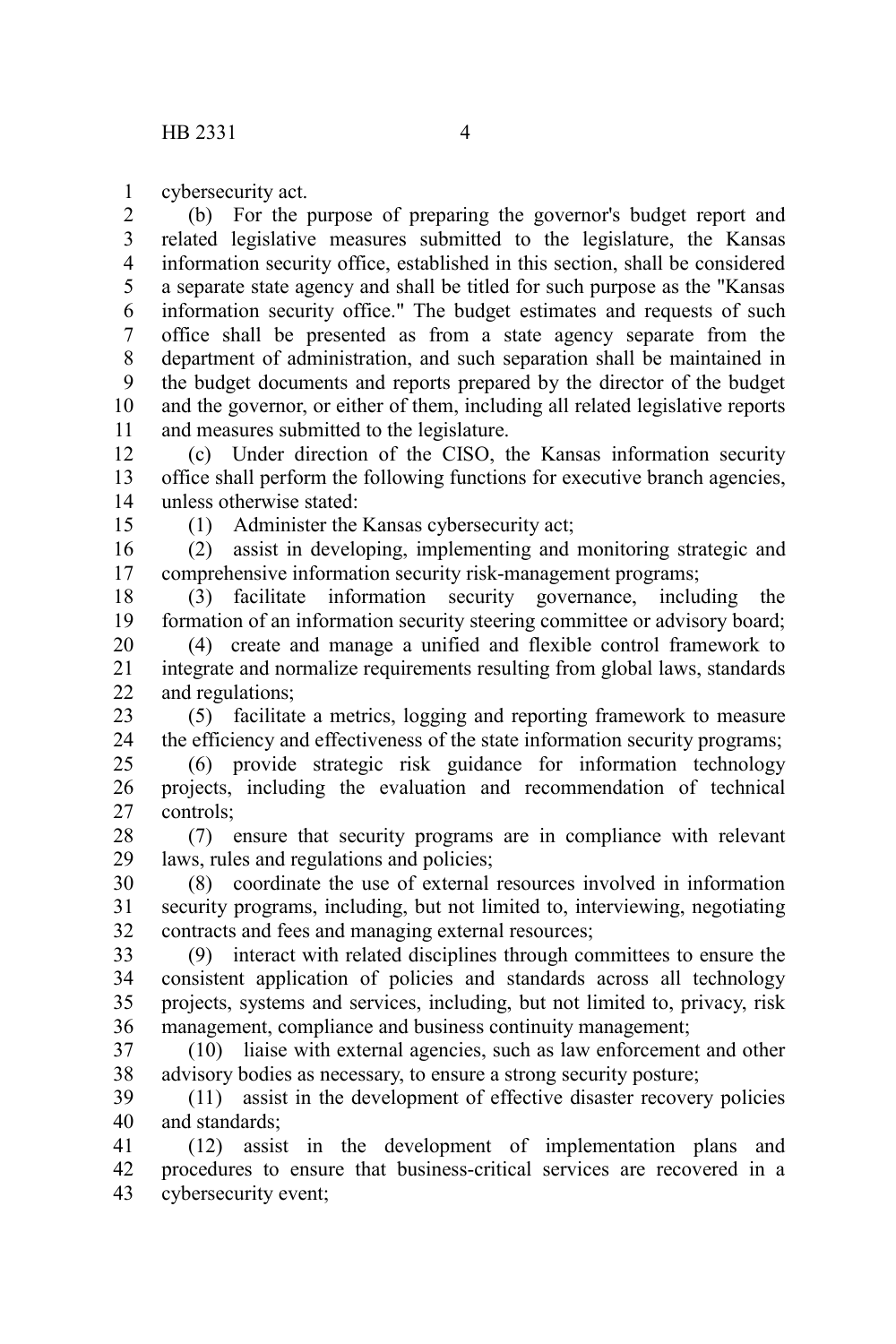(13) review and restructure, as necessary, current information technology security responsibilities pursuant to section 3, and amendments thereto; 1 2 3

(14) coordinate information technology security interests between institutions governed by the regents, the legislative branch, the judicial branch, other executive elected office state agencies and local government entities; and 4 5 6 7

(15) perform such other functions and duties as provided by law and as directed by the CISO. 8 9

New Sec. 5. (a) The cybersecurity state grant fund coordinating council is hereby established. The CSGFCC shall approve and monitor the delivery of state grant fund cybersecurity services, develop strategies for state grant fund cybersecurity initiatives and award available grant funds as prescribed in section 8, and amendments thereto. 10 11 12 13 14

15

(b) The CSGFCC shall be composed of:

16 17

31

(1) The CISO, who shall serve as a permanent voting member; and

(2) the following members appointed by the governor:

(A) Two members representing information technology personnel from executive branch agencies; 18 19

(B) two members representing legal counsel from executive branch agencies; and 20 21

(C) one member representing financial personnel from executive branch agencies.  $22$ 23

(c) (1) After initial appointment, members appointed to this committee shall serve a term of three years, which shall expire on June 30 of the last year of such member's term. Appointed members are eligible for reappointment, but shall not serve longer than two successive three-year terms. All vacancies may be filled by appointment for the remainder of the unexpired term and any such appointed member may serve two additional three-year terms. 24 25 26 27 28 29 30

(d) The CISO shall serve as the chair of the CSGFCC, and shall:

(A) Serve as the coordinator of cybersecurity state grant fund services and initiatives in the state; 32 33

(B) implement statewide cybersecurity state grant fund service planning; 34 35

(C) have authority to administer any cybersecurity state grant fund service as adopted by the council; 36 37

- (D) serve subject to the direction of the council; 38
- (E) ensure that policies adopted by the council are carried out; 39
- (F) preside over all meetings of the council; and 40
- (G) assist the council in effectuating the provisions of this act. 41

(e) The CSGFCC is hereby authorized to adopt rules and regulations 42

necessary to effectuate the provisions of section 8, and amendments 43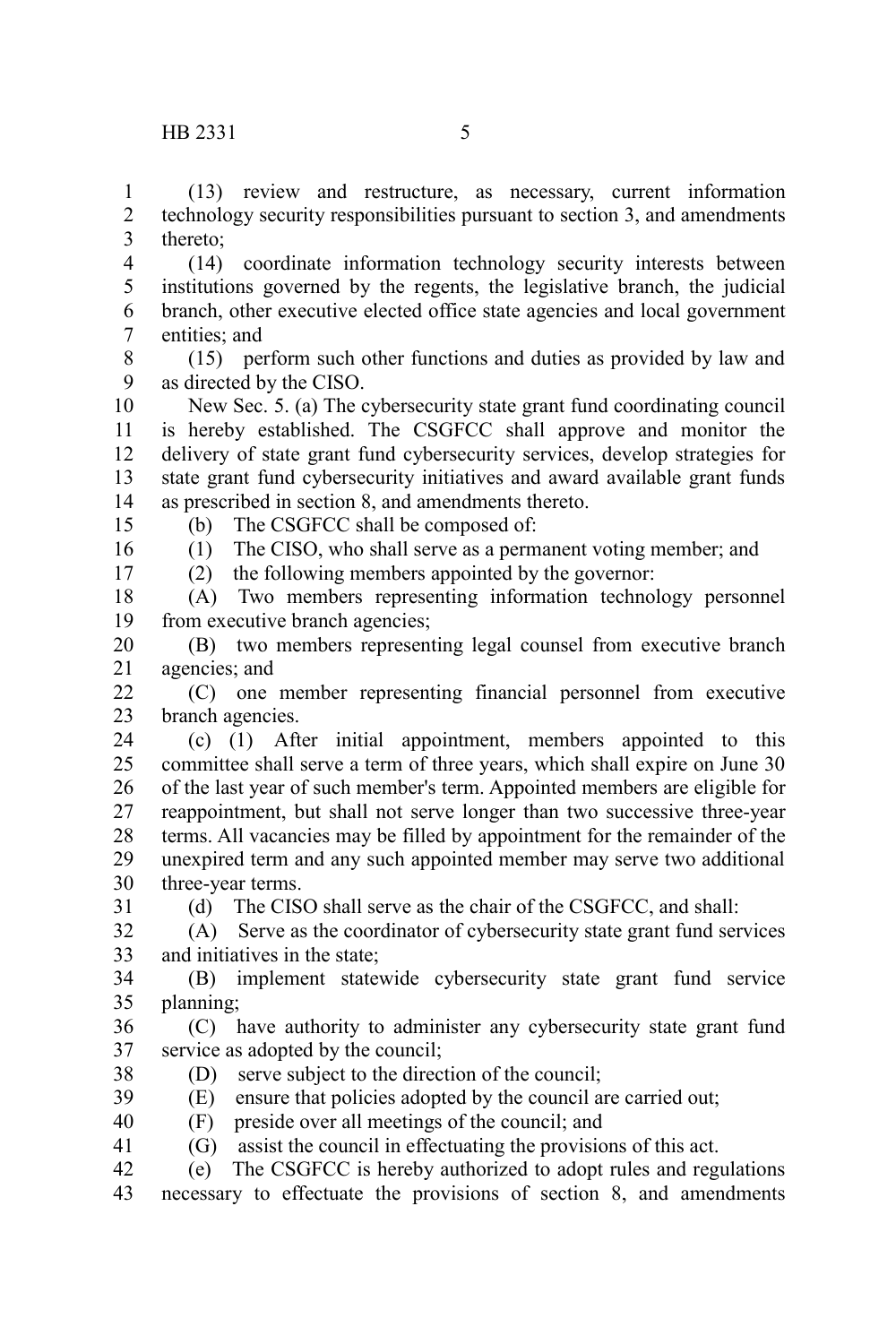thereto, including, but not limited to, creating a uniform reporting form designating how moneys have been spent by cybersecurity state grant fund recipients, setting standards for coordinating and purchasing equipment and recommending standards for training of grant recipient personnel. The chair of the council shall work with the council to develop rules and regulations necessary for the distribution of moneys in the cybersecurity state grant fund. The council shall work with the chair to carry out the provisions of section 8, and amendments thereto. Rules and regulations necessary to begin administration of this act shall be adopted by December 31, 2017. 1 2 3 4 5 6 7 8 9 10

(f) Any action of the council pursuant to subsection (e) is subject to review in accordance with the Kansas judicial review act, K.S.A. 77-601 et seq., and amendments thereto. 11 12 13

(g) The CISO shall submit an annual report, including a detailed description of all expenditures made from the cybersecurity state fund and the cybersecurity state grant fund to the joint committee on Kansas security. 14 15 16 17

New Sec. 6. (a) There is hereby established in the state treasury the cybersecurity state fund. All amounts received under this section shall be remitted to the state treasurer in accordance with the provisions of K.S.A. 75-4215, and amendments thereto. Upon receipt of each such remittance, the state treasurer shall deposit the entire amount in the state treasury to the credit of the cybersecurity state fund, which shall be administered by the CISO. 18 19 20 21 22 23 24

(b) On June 30 of each year, any unencumbered balance in the cybersecurity state fund that is not required for expenditures during the ensuing fiscal year shall be transferred by the director of accounts and reports from the cybersecurity state fund to the cybersecurity state grant fund established by section 7, and amendments thereto. If the director of accounts and reports transfers any funds pursuant to this subsection, the director shall transmit a copy of such transfer to the director of legislative research and the director of the budget. 25 26 27 28 29 30 31 32

(c) All payments and disbursements from the cybersecurity state fund shall be made in accordance with appropriation acts upon warrants of the director of accounts and reports issued pursuant to vouchers approved by the CISO or designee of the CISO. 33 34 35 36

(d) On or before the  $10<sup>th</sup>$  day of each month, the director of accounts and reports shall transfer from the state general fund to the cybersecurity state fund interest earnings based on: (1) The average daily balance of moneys in the cybersecurity state fund for the preceding month; and (2) the net earnings rate of the pooled money investment portfolio for the preceding month. 37 38 39 40 41 42

(e) On July 1, 2017, the chief executive information technology 43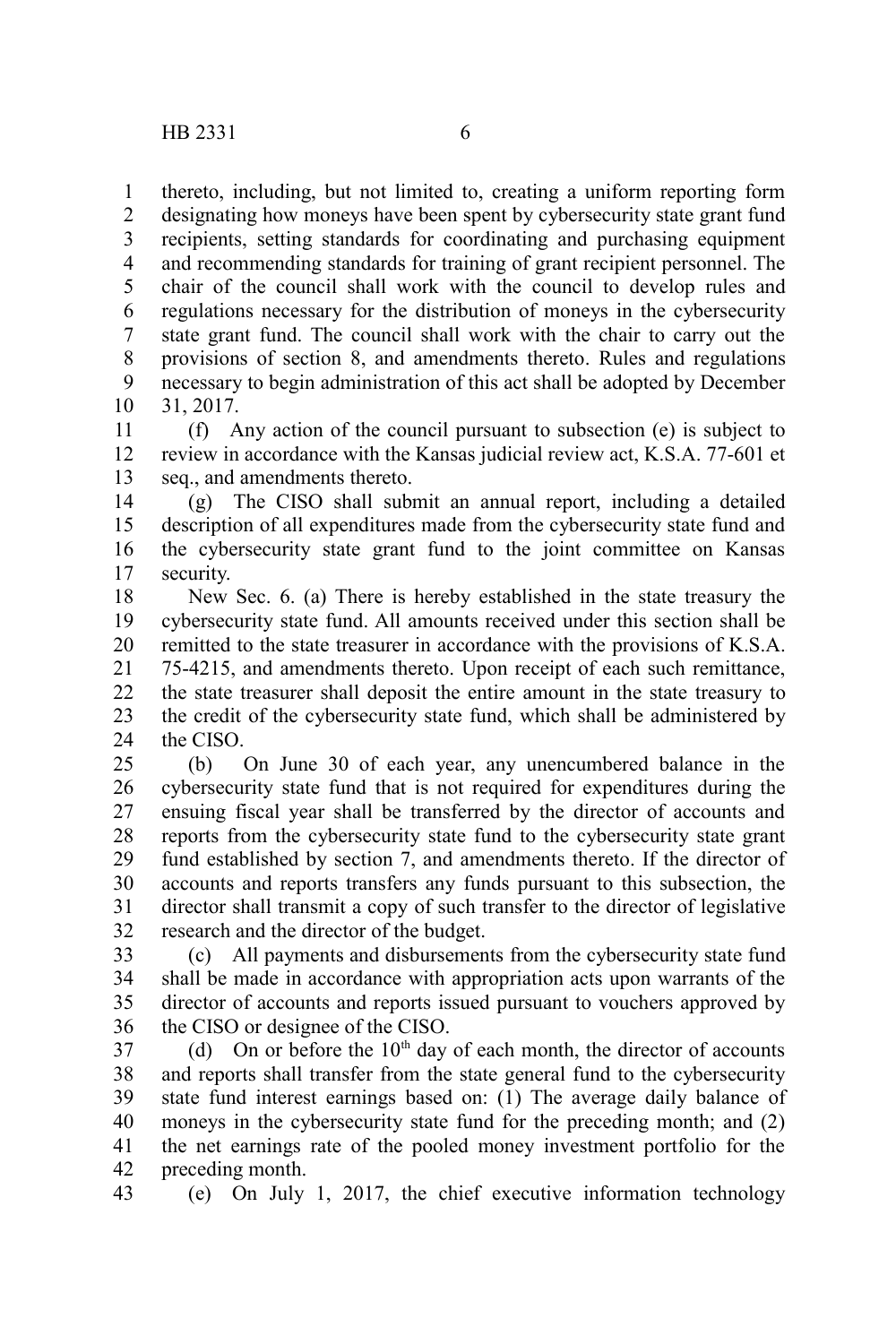officer shall certify to the director of accounts and reports all unobligated 1

funds remaining in the office of information technology services special revenue funds that are designated by the chief executive information technology officer as cybersecurity fee moneys. Upon receipt of such certification, the director of accounts and reports shall transfer such moneys from the special revenue fund or funds to the cybersecurity state fund. At the same time as the chief executive information technology officer transmits each such certification to the director of accounts and reports, such officer shall transmit a copy of such certification to the director of legislative research and the director of the budget. 2 3 4 5 6 7 8 9 10

New Sec. 7. (a) There is hereby established in the state treasury the cybersecurity state grant fund. All amounts received under this section shall be remitted to the state treasurer in accordance with the provisions of K.S.A. 75-4215, and amendments thereto. Upon receipt of each such remittance, the state treasurer shall deposit the entire amount in the state treasury to the credit of the cybersecurity state grant fund, which shall be administered by the CISO. 11 12 13 14 15 16 17

(b) All payments and disbursements from the fund shall be made in accordance with appropriation acts upon warrants of the director of accounts and reports issued pursuant to vouchers approved by the CISO or the designee of the CISO. 18 19 20 21

(c) Except as provided further, during any fiscal year, the CISO shall maintain a balance in the cybersecurity state grant fund of not less than \$10,000,000. The CISO may approve vouchers for expenditures of the cybersecurity state grant fund that result in the balance of such fund being less than \$10,000,000 if the CISO determines such funds are necessary to respond to a cybersecurity breach. 22 23 24 25 26 27

(d) On or before the  $10<sup>th</sup>$  day of each month, the director of accounts and reports shall transfer from the state general fund to the cybersecurity state grant fund interest earnings based on: (1) The average daily balance of moneys in the cybersecurity state grant fund for the preceding month; and (2) the net earnings rate of the pooled money investment portfolio for the preceding month. 28 29 30 31 32 33

New Sec. 8. (a) The moneys of the cybersecurity state fund and the cybersecurity state grant fund shall be used only for necessary and reasonable costs incurred or to be incurred by the Kansas information security office for the: 34 35 36 37

(1) Implementation and delivery of cybersecurity services;

(2) purchase, maintenance and license fees for cybersecurity and supporting equipment and upgrades; 39 40

(3) purchase, maintenance and license fees for cybersecurity and supporting software and upgrades; 41 42

(4) training of personnel; 43

38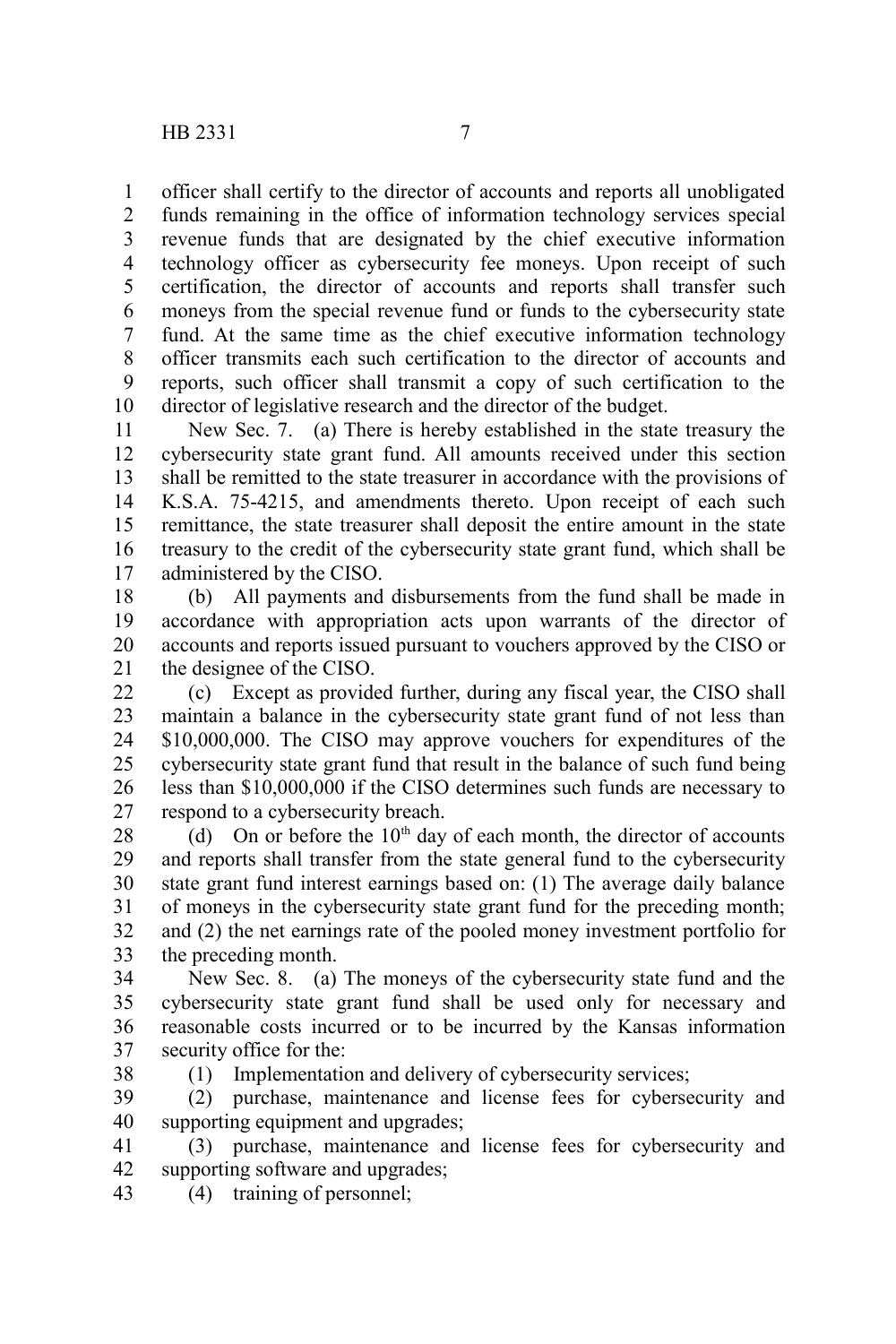(5) installation, service establishment, start-up charges and monthly recurring charges billed by service suppliers; 1 2

(6) capital improvements and equipment or other physical enhancements to the cybersecurity program; 3 4

(7) projects involving the development and implementation of cybersecurity services; (8) cybersecurity consolidation or cost-sharing projects; 5 6 7

8

(9) delivery of cybersecurity services;

(10) maintenance of adequate staffing, facilities and support services of the Kansas information security office; 9 10

(11) projects involving the development and implementation of cybersecurity services for local governmental entities; 11 12

(12) local governmental entities consolidation or cost-sharing cybersecuirty projects; 13 14

(13) promotion of cybersecurity education;

(14) development and implementation of a cybersecurity scholarship program; and 16 17

18

15

(15) cybersecurity self-insurance.

(b) If the CSGFCC, based upon information obtained from the Kansas information security office reports, or an audit of the Kansas information security office determines, that a local governmental entity has used any state cybersecurity fund moneys for any purposes other than those authorized in this act, the local governmental entity shall repay all such funds used for any unauthorized purposes, plus 10% for deposit in the cybersecurity state grant fund. No such repayment of cybersecurity funds shall be imposed pursuant to this section, except upon the written order of the council. Such order shall state the unauthorized purposes for which the funds were used, the amount of funds to be repaid and the right of the local governmental entity to appeal to a hearing before the council. The local governmental entity may, within 15 days after service of the order pursuant to K.S.A. 77-531, and amendments thereto, make a written request to the council for a hearing. Orders of the council under this subsection and hearings shall be subject to the provisions of the Kansas administrative procedure act, K.S.A. 77-501 et seq., and amendments thereto. Any action of the council pursuant to this subsection is subject to review in accordance with the Kansas judicial review act, K.S.A. 77-601 et seq., and amendments thereto. 19 20 21 22 23 24 25 26 27 28 29 30 31 32 33 34 35 36 37

(c) If the CSGFCC determines that the local governmental entity was working in good faith to use the cybersecurity funds for expenditures authorized by this act, no repayment of cybersecurity funds shall be required. 38 39 40 41

New Sec. 9. The Kansas information security office as established under section 4, and amendments thereto, shall be reviewed by the 42 43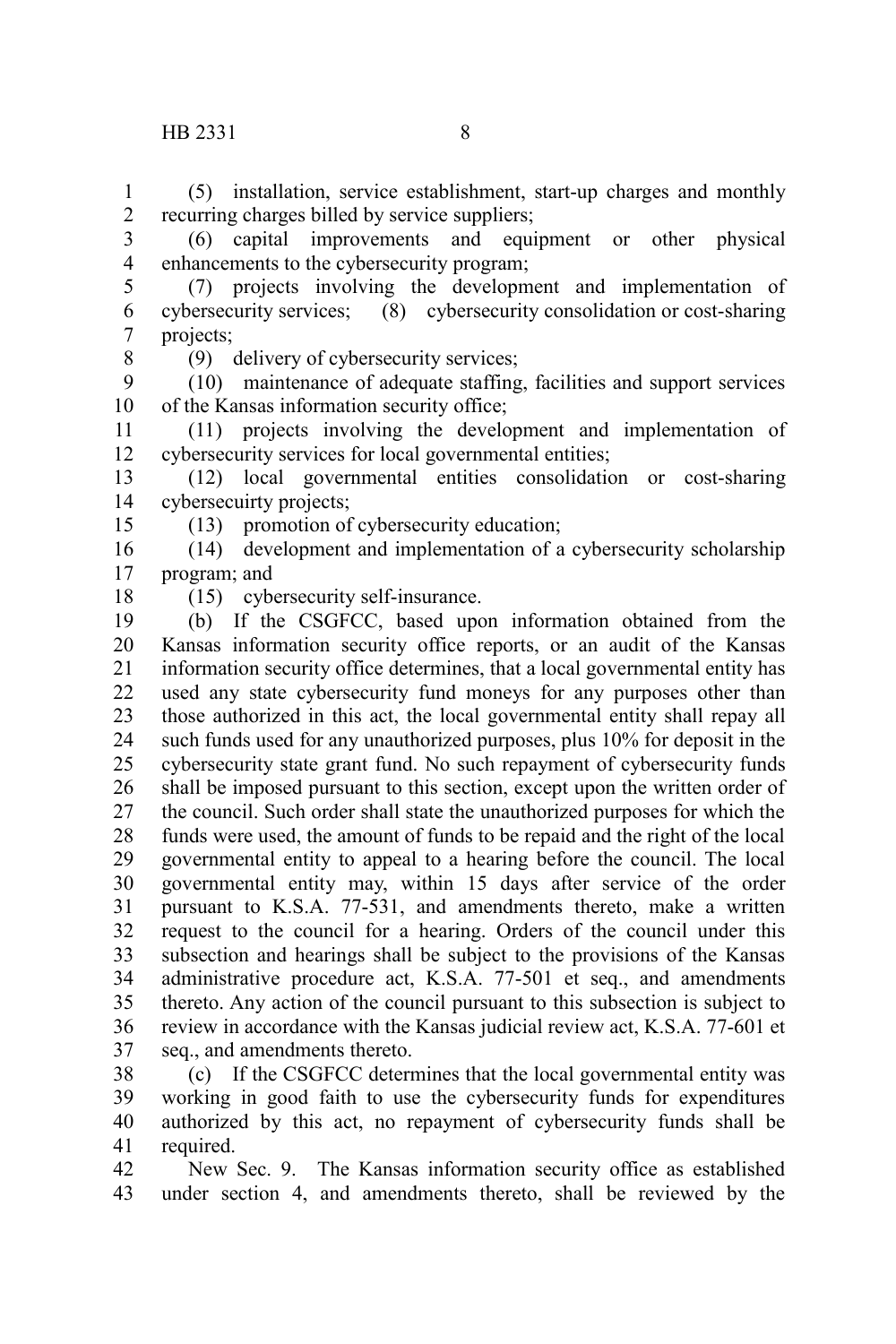legislature prior to July 1, 2019. 1

Sec. 10. K.S.A. 2016 Supp. 8-145 is hereby amended to read as follows: 8-145. (a) All registration and certificates of title fees shall be paid to the county treasurer of the county in which the applicant for registration resides or has an office or principal place of business within this state, and the county treasurer shall issue a receipt in triplicate, on blanks furnished by the division of vehicles, one copy of which shall be filed in the county treasurer's office, one copy shall be delivered to the applicant and the original copy shall be forwarded to the director of vehicles. 2 3 4 5 6 7 8 9 10

(b) The county treasurer shall deposit \$.75 of each license application, \$.75 out of each application for transfer of license plate and \$2 out of each application for a certificate of title, collected by such treasurer under this act, in a special fund, which fund is hereby appropriated for the use of the county treasurer in paying for necessary help and expenses incidental to the administration of duties in accordance with the provisions of this law and extra compensation to the county treasurer for the services performed in administering the provisions of this act, which compensation shall be in addition to any other compensation provided by any other law, except that the county treasurer shall receive as additional compensation for administering the motor vehicle title and registration laws and fees, a sum computed as follows: The county treasurer, during the month of December, shall determine the amount to be retained for extra compensation not to exceed the following amounts each year for calendar year 2006 or any calendar year thereafter: The sum of \$110 per hundred registrations for the first 5,000 registrations; the sum of \$90 per hundred registrations for the second 5,000 registrations; the sum of \$5 per hundred for the third 5,000 registrations; and the sum of \$2 per hundred registrations for all registrations thereafter. In no event, however, shall any county treasurer be entitled to receive more than \$15,000 additional annual compensation. 11 12 13 14 15 16 17 18 19 20 21 22 23 24 25 26 27 28 29 30 31

If more than one person shall hold the office of county treasurer during any one calendar year, such compensation shall be prorated among such persons in proportion to the number of weeks served. The total amount of compensation paid the treasurer together with the amounts expended in paying for other necessary help and expenses incidental to the administration of the duties of the county treasurer in accordance with the provisions of this act, shall not exceed the amount deposited in such special fund. Any balance remaining in such fund at the close of any calendar year shall be withdrawn and credited to the general fund of the county prior to June 1 of the following calendar year. 32 33 34 35 36 37 38 39 40 41

(c) The county treasurer shall remit the remainder of all such fees collected, together with the original copy of all applications, to the 42 43